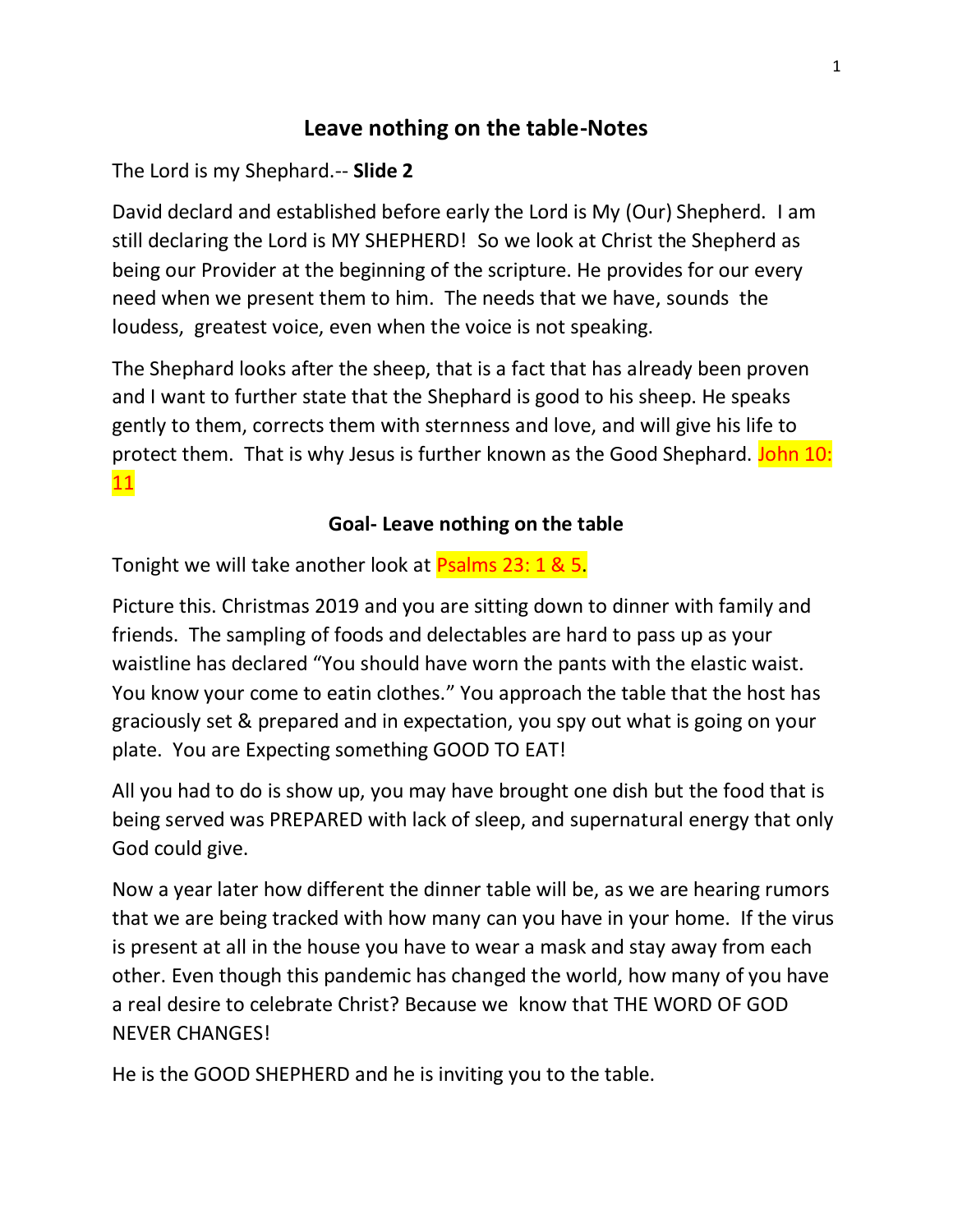So here we are at Psalms 23: 1-5—**Slide 4**

1The LORD is my shepherd; I shall not want.

**<sup>5</sup>** Thou preparest a table before me in the presence of mine enemies: thou anointest my head with oil; my cup runneth over.

\*Shepherd didn't set tables in the wilderness. They prepared for the sheep, lead them to good water and good pasture while they themselves ate on the side. Their main focus was the care of the sheep.

The roles have changed but the Shepherd didn't. The Shephard now becomes the Provider and Host.

## *\*Example : When I set a table*

Who set the table? Christ (the Host) sets the table for fellowship. What is the table? It is the continual developing relationship with God and those who choose to follow him.

There is a warning that I found in  $1$  Corinthians 10:21-You cannot drink the cup of the Lord, and the cup of demons: you cannot be partakers of the Lord's table, and of the table of demons. *\* Speaking points*

ERV-**<sup>21</sup>** You cannot drink the cup of the Lord and then go drink a cup that honors demons. You cannot share a meal at the Lord's table and then go share a meal that honors demons. **<sup>22</sup>** Doing that would make the Lord jealous.<sup>[\[a\]](https://www.biblegateway.com/passage/?search=1+Corinthians+10%3A21-23&version=ERV#fen-ERV-28232a)</sup> Do you really want to do that? Do you think we are stronger than he is?

## **After hearing about these two tables which would you prefere to sit at?**

No one grumbles going to the table in the natural because they are expecting to get their needs met. Their expectation is when they arrive the food is going to be great. This is the same way that we should approach the Lord.

You approach the natural table with anticipation, hunger thirst, and desire.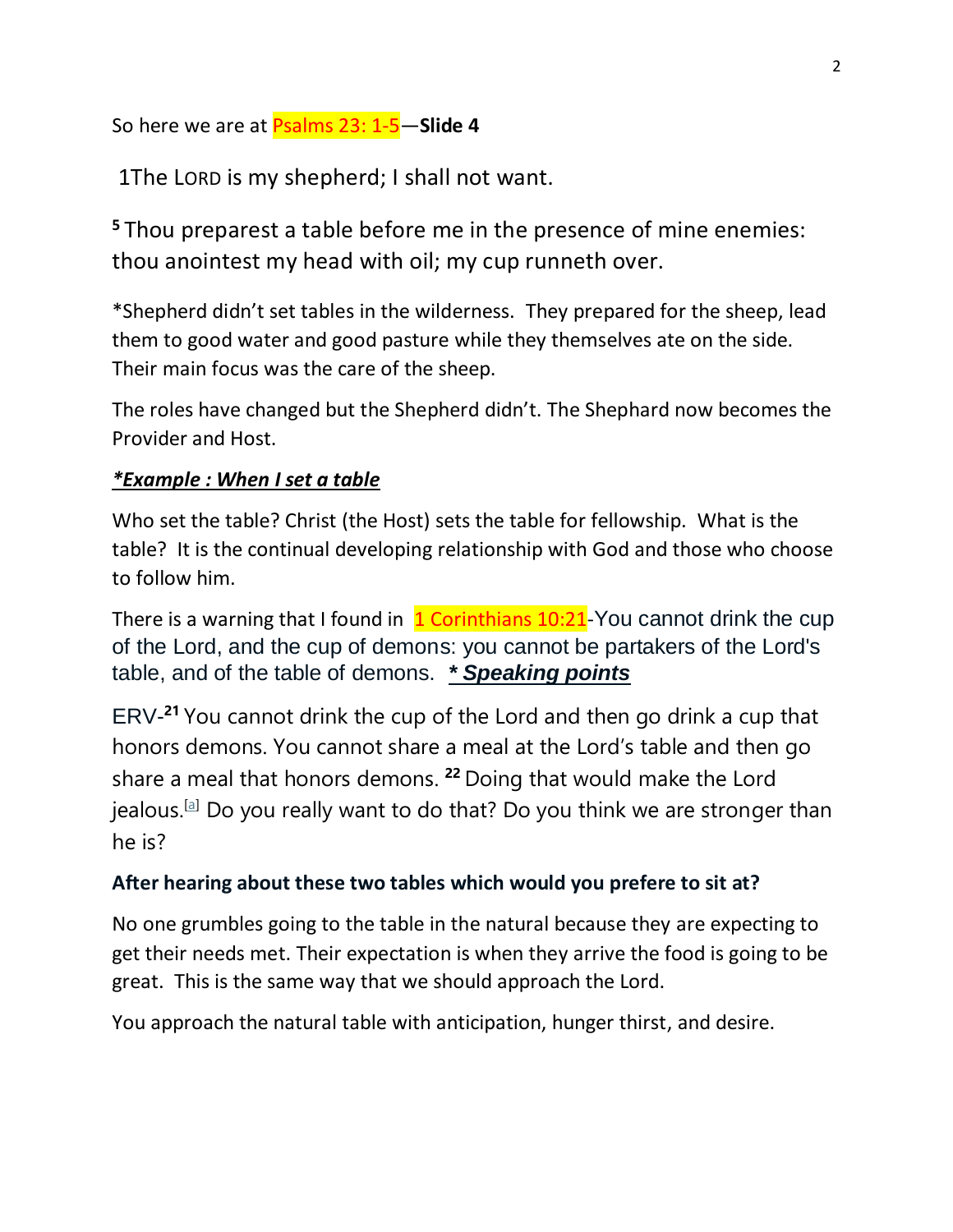# **The Approach to the table—Slide 4**

Anticipation- You are expecting the what's being served will be good. Your eyes are pleased with what it sees.

Hunger-**Luke 6:21**- Blessed are ye that hunger now: for ye shall be filled. Blessed are ye that weep now: for ye shall laugh.

**Ps: 107:9**-For he satisfieth the longing soul, and filleth the hungry soul with goodness.

Desire—Ps  $38:9$ -Lord, all my desire is before thee; and my groaning is not hid from thee.

**Psalms 63:1**-O God, you are my God; **early will** I **seek** you: my soul thirsts for you, my flesh longs for you in a dry and thirsty land, where no water is;

Job 8:5-8: **If thou wouldest seek unto God betimes, and make thy supplication to the Almighty;** <sup>[1]</sup> If thou *wert* pure and upright; surely now he would awake for thee, and make the habitation of thy righteousness prosperous.  $\frac{1}{2}$ Though thy beginning was small, yet thy latter end should greatly increase. <sup>[8](https://www.kingjamesbibleonline.org/Job-8-8/)</sup>For enquire, I pray thee, of the former age, and prepare thyself to the search of their fathers:

#### **Preparation—Slide 5**

Thou preparest a table before me: Look how the host Jesus is working for you.

King made ready the feast: Matthew 22: 2-4- **The kingdom of heaven is like unto a certain king, which made a marriage for his son,** [3](https://www.kingjamesbibleonline.org/Matthew-22-3/)And sent forth his servants to call them that were bidden to the wedding: and they would not come.  $4$ Again, he sent forth other servants, saying, Tell them which are bidden, Behold, I have prepared my dinner: my oxen and *my* fatlings *are* killed, and all things *are* ready: come unto the marriage. . The man made ready his supper

Luke 14: 16-17- Then said he unto him, A certain man made a great [supper,](https://www.kingjamesbibleonline.org/Luke-14-16/) and bade [many:](https://www.kingjamesbibleonline.org/Luke-14-16/)

 $17$  And sent his [servant](https://www.kingjamesbibleonline.org/Luke-14-17/) at supper time to say to them that were bidden, Come; for all things are now [ready.](https://www.kingjamesbibleonline.org/Luke-14-17/)

Notice the Host is inviting all to come forth.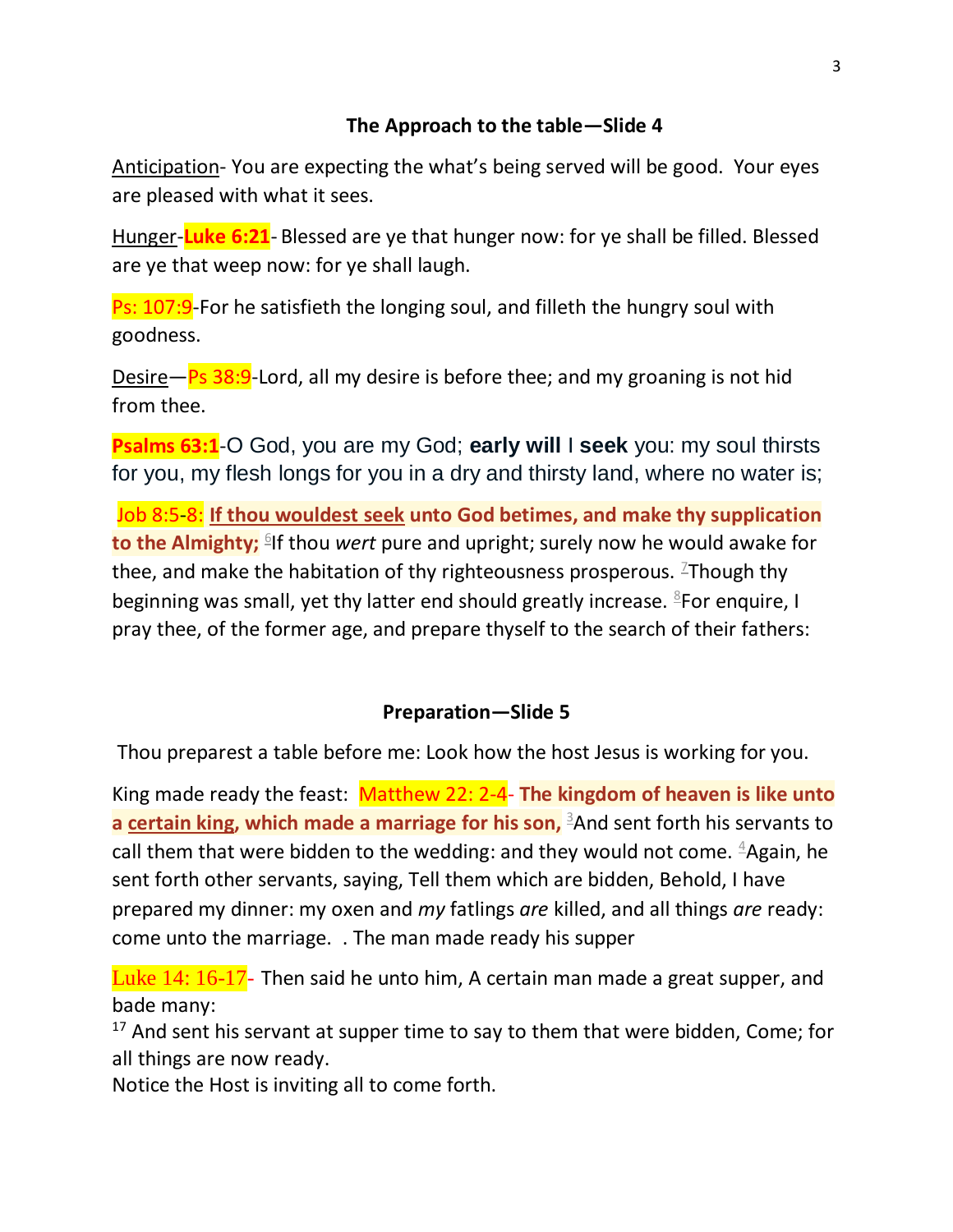Isaiah 64:4: For since the beginning of the world men have not heard, nor perceived by the ear, neither hath the eye seen, O God, beside thee, what he hath prepared for him that waiteth for him.

**Psalms 31:9-Oh how great is thy goodness, which thou hast laid up for** them that fear thee; which thou hast wrought for them that trust in thee before the sons of men!

So God has prepared things for us that we have not heard or understood for those who wait on him. God has something prepared for us! He starts off with a treat called **GOODNESS**

# **In the Presence of my enemies**

Psalms 18:48- He delivereth me from mine enemies: yea, thou liftest me up above those that rise up against me: thou hast delivered me from the violent man.

Proverbs 16: 7-- When a man's ways please the LORD, he maketh even his enemies to be at peace with him.

## **Why has the table been prepared**

Life happenings

Loss of Loved Ones -Friends, Jobs Evil men that cause trouble

Becoming a caregiver unexpectantly Emotional & Mental instability

Unforgiveness Sickness

## **Who is at the table**

**1 Corinthians 6: 9-11-** Know ye not that the unrighteous shall not inherit the kingdom of God? Be not deceived: neither fornicators, nor idolaters, nor adulterers, nor effeminate, nor abusers of themselves with mankind,

**<sup>10</sup>** Nor thieves, nor covetous, nor drunkards, nor revilers, nor extortioners, shall inherit the kingdom of God.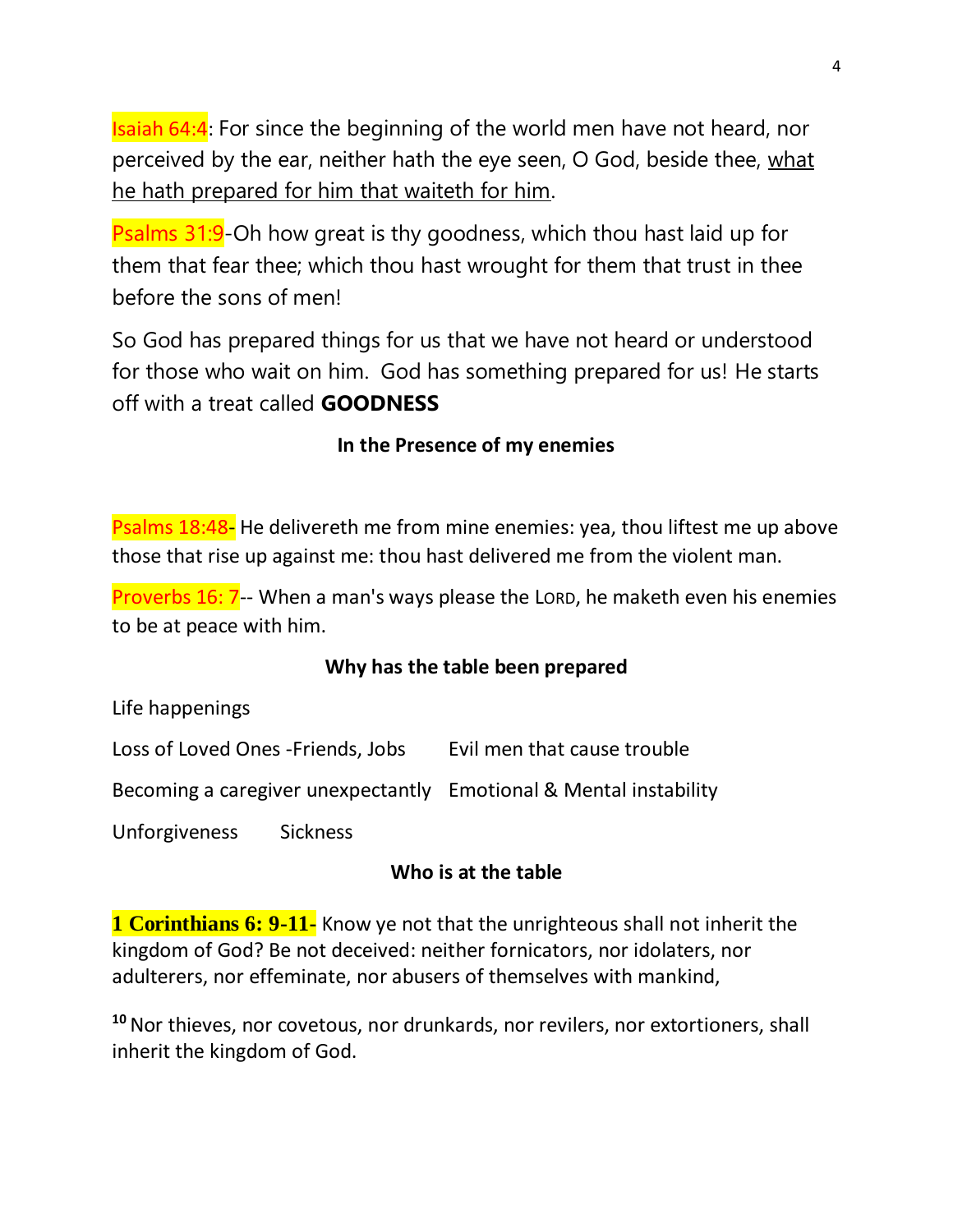<sup>11</sup> And such were some of you: but ye are washed, but ye are sanctified, but ye are justified in the name of the Lord Jesus, and by the Spirit of our God.

Among some of these were you and me. Y'all betta thank God for Salvation in Jesus Name!

**Proverbs 8:17**- I love them that love me, and those that seek me early shall find me.

**Matthew 11:28**- Come unto me, all ye that labour and are **heavy laden**, and I will give you rest.

*Those who hear*—**Jeremiah 31:33**- But this shall be the covenant **that** I **will** make with the house of Israel; After **those** days, saith the LORD, I **will** put my law in their inward parts, and write it in their **hear**ts; and **will** be their God, and they shall be my people.

**Hebrews 10:16**- This is the covenant **that** I **will** make with them after **those** days, saith the Lord, I **will** put my laws into their **hear**ts, and in their minds **will** I write them;

**The Thirsty, the hungry, the weary and all that love the Lord are at this table**

#### **What's on the table**—Slide 5

Fruit of the Spirit

## **Galatians 5:22-23**

**<sup>22</sup>** But the fruit of the Spirit is love, joy, peace, longsuffering, gentleness, goodness, faith, **<sup>23</sup>** Meekness, temperance: against such there is no law.

Our Love for God and each other - **1 John 4: 7-8**-Beloved, let us love one another: for love is of God; and every one that loveth is born of God, and knoweth God.

<sup>8</sup>He that loveth not knoweth not God; for God is love.

\*\* Certain diets have great nutritional value: but we know that fruits alone will not sustanin us in the natural. So the table has to contain other foods.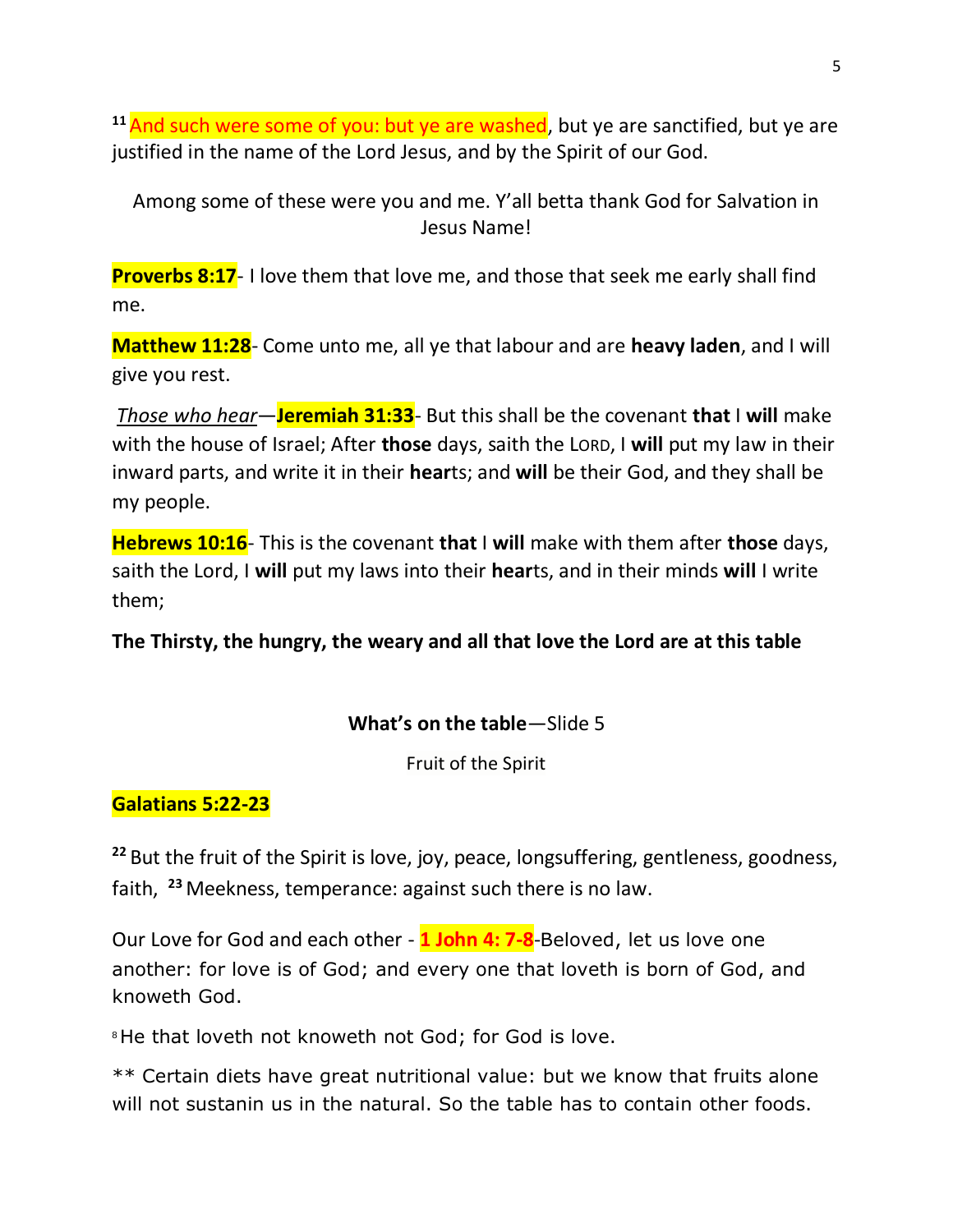#### **Bread**

**The bread is the word of God-** John 6:35 And Jesus said unto them, I am the bread of life: he that cometh to me shall never hunger; and he that believeth on me shall never thirst.

John 6:48-51- I am the bread of life. **[49](https://biblehub.com/john/6-49.htm)**"Your fathers ate the manna in the wilderness, and they died. **[50](https://biblehub.com/john/6-50.htm)**"This is the bread which comes down out of heaven, so that one may eat of it and not die. **[51](https://biblehub.com/john/6-51.htm)**"I am the living bread that came down out of heaven; if anyone eats of this bread, he will live forever; and the bread also which I will give for the life of the world is My flesh."

#### **Wine**

**The wine is the Holy Spirit Ephesians 5:18** says, "And do not be drunk with wine, in which is dissipation; but be filled with the Spirit.*"*

Colossians 1:9 For this cause we also, since the day we heard *it*, do not cease to pray for you, and to desire that ye might be filled with the knowledge of his will in all wisdom and spiritual understanding;

For this reason, since the day we heard about it, we have not stopped praying for you, asking **[specifically**] that you may be filled with the knowledge of His will in all spiritual wisdom [with insight into His purposes], and in understanding [of spiritual things], AMP

#### **Oil**

The oil is for the purpose of sanctification -**Ex: 30:25** And thou shalt make it an oil of holy ointment, an ointment compound after the art of the apothecary: it shall be an holy anointing oil.)

We saw in Matthew 25: 1-13-10- Virgins who brought enough oil and those who did not. The differences was those who went in to the Marriage ceremony and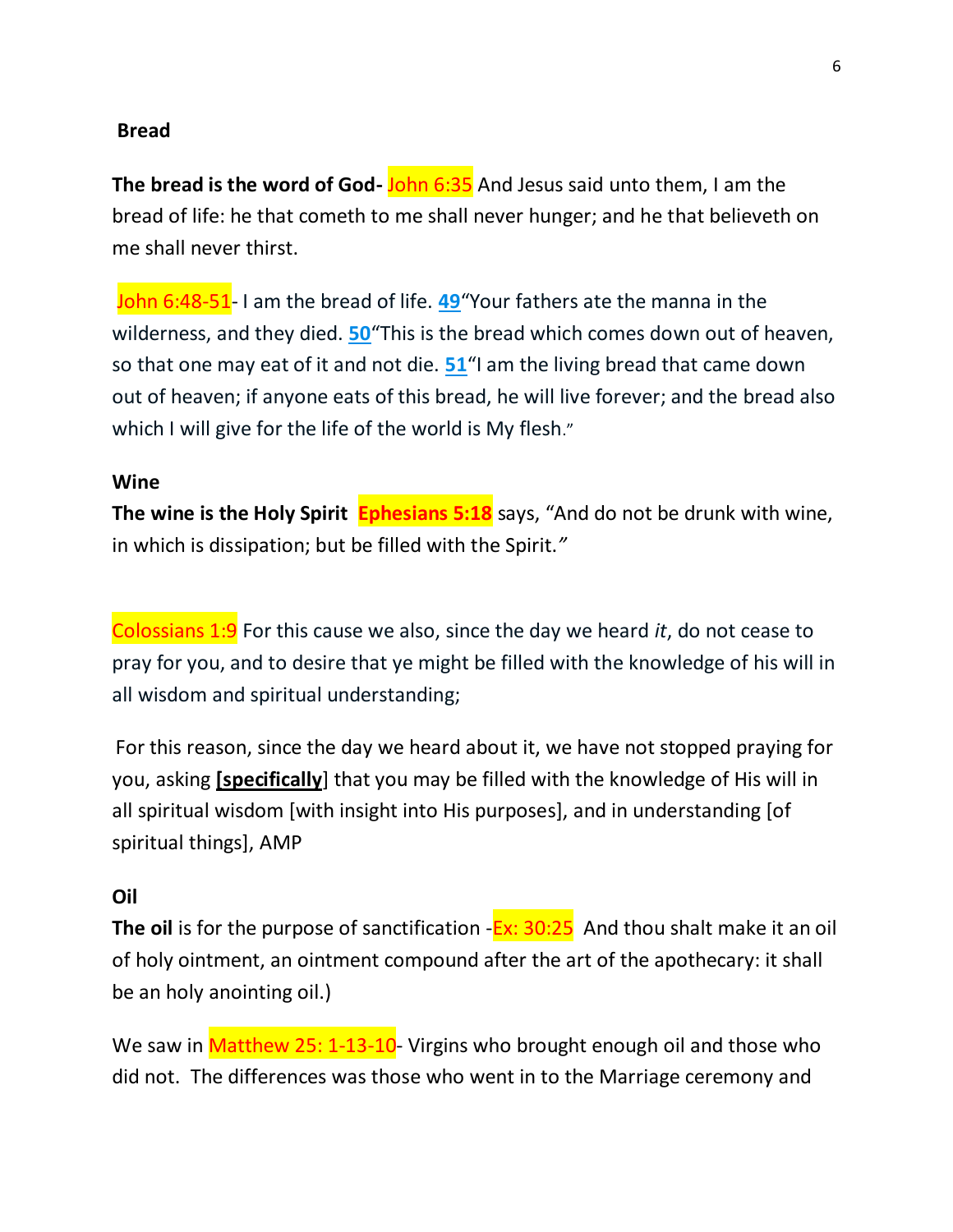those who did not.

While the fruit is important, however, the staple for example  $-$  in the Mediterranian diet the other staples are the bread, the oil and the wine.

That being said you can wrap up by talking about how \*\*you can have all of the fruit, all of the oil, but without centering your meal on the bread, you'll be hungry again. Jesus said this himself in John 6:35.

He also prepared and put on the table some extra special goodies.

**Philippians 4:8-Finally, brethren, whatsoever things are true, whatsoever things** are honest, whatsoever things are just, whatsoever things are pure, whatsoever things are lovely, whatsoever things are of good report; if there be any virtue, and if there be any praise, think on these things.

**Truth**- Eph4: 25 -Wherefore putting away lying, speak every man truth with his neighbour: for we are members one of another.

**Eph 6:14**-Stand therefore, having your loins girt about with truth, and having on the breastplate of righteousness

**Honesty**--**Romans 12:17-** Recompense to no man evil for evil. Provide things honest in the sight of all men.

ERV- If someone does you wrong, don't try to pay them back by hurting them. Try to do what everyone thinks is right.

**Just**— acting or being in conformity with what is morally upright or good**:** [RIGHTEOUS](https://www.merriam-webster.com/dictionary/righteous)-Merriam Dictionary

guided by truth, reason, justice, and fairness:

**Pure**-Genuine; real; true; incorrupt; unadulterated; as pure religion. James 1:27

**Colossians 4:5-6**- **<sup>5</sup>**Walk in wisdom toward them that are without, redeeming the time.